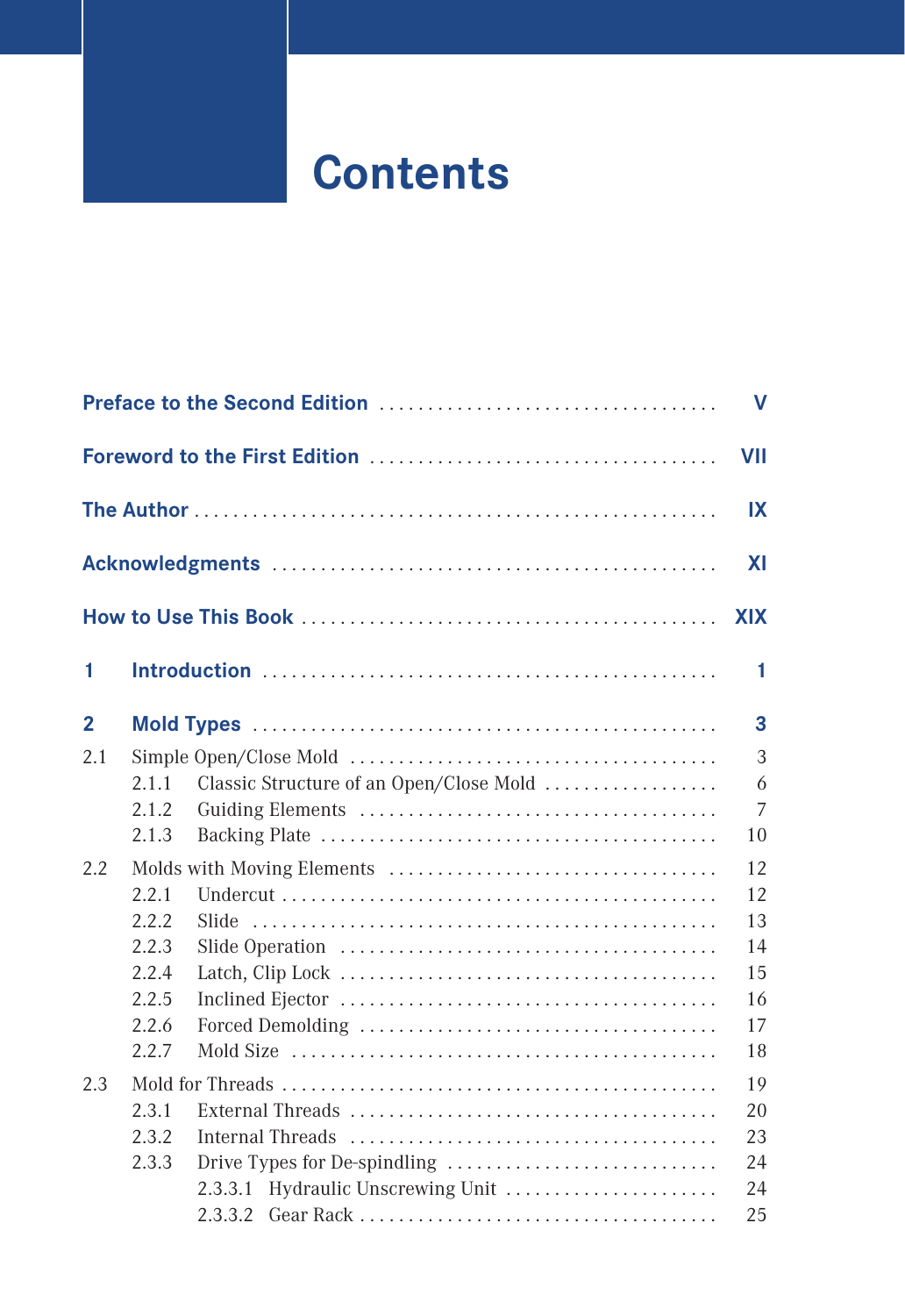|     |                                                    | Multi-cavity Molds<br>2.3.3.4                                                                                                                                                                                           | 26<br>28                                                                         |
|-----|----------------------------------------------------|-------------------------------------------------------------------------------------------------------------------------------------------------------------------------------------------------------------------------|----------------------------------------------------------------------------------|
| 2.4 | 2.4.1<br>2.4.2                                     | 2.4.2.1<br>Shifting Technology<br>Rotary Table Technology<br>2.4.2.2<br>Sealing Slide Technology<br>2.4.2.3                                                                                                             | 28<br>29<br>29<br>29<br>32<br>35                                                 |
|     |                                                    |                                                                                                                                                                                                                         | 35                                                                               |
| 2.5 | 2.5.1<br>2.5.2<br>2.5.3<br>2.5.4<br>2.5.5<br>2.5.6 | General Information on the Stack Mold                                                                                                                                                                                   | 35<br>36<br>37<br>38<br>40<br>41<br>41                                           |
| 2.6 |                                                    |                                                                                                                                                                                                                         | 42                                                                               |
| 3   |                                                    |                                                                                                                                                                                                                         | 43                                                                               |
| 3.1 |                                                    |                                                                                                                                                                                                                         | 43                                                                               |
| 3.2 | 3.2.1<br>3.2.2<br>3.2.3<br>3.2.4<br>3.2.5          | Data Transfer, Procedure, and Processing<br>3.2.2.2<br>3.2.2.3<br>3.2.4.1<br>Shrinkage (Physical Process)<br>3.2.4.2<br>Influencing Variables<br>3.2.4.3<br>Free Shrinkage, Constrained Shrinkage<br>3.2.5.1<br>3.2.5.2 | 44<br>45<br>45<br>45<br>46<br>47<br>48<br>48<br>48<br>48<br>49<br>50<br>52<br>55 |
| 3.3 | 3.3.1<br>3.3.2<br>3.3.3                            | Location of the Component inside the Injection Mold<br>3.3.1.1 Demolding Direction<br>Arrangement of Cavities                                                                                                           | 58<br>58<br>58<br>62<br>64                                                       |
| 3.4 |                                                    |                                                                                                                                                                                                                         | 69                                                                               |
| 3.5 | 72                                                 |                                                                                                                                                                                                                         |                                                                                  |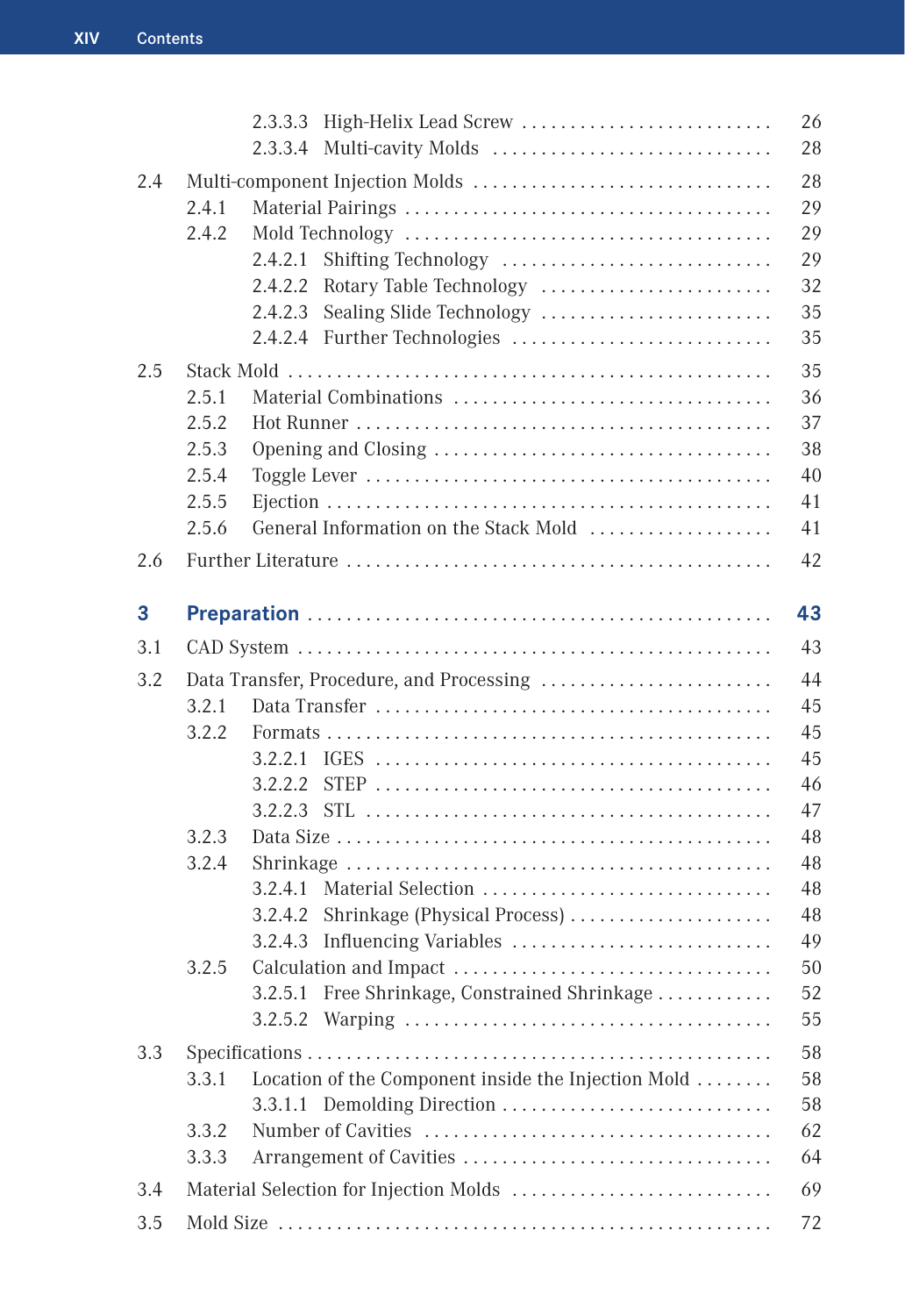| 3.6  |        |                                                  | 76         |
|------|--------|--------------------------------------------------|------------|
| 3.7  |        |                                                  | 77         |
|      | 3.7.1  |                                                  | 77         |
|      | 3.7.2  |                                                  | 77         |
|      |        | 3.7.2.1                                          | 78         |
|      |        | Effect on the Opening of the Mold<br>3.7.2.2     | 79         |
|      |        | 3.7.2.3 Draft Angle in the Split Line Face       | 80         |
|      |        | 3.7.2.4 Demolding Problems and Solutions         | 82         |
| 3.8  |        |                                                  | 86         |
|      | 3.8.1  |                                                  | 86         |
|      | 3.8.2  |                                                  | 87         |
|      | 3.8.3  |                                                  | 87         |
|      | 3.8.4  |                                                  | 89         |
|      | 3.8.5  |                                                  | 91         |
| 3.9  |        |                                                  | 92         |
|      | 3.9.1  |                                                  | 92         |
|      | 3.9.2  |                                                  | 94         |
|      | 3.9.3  | Sprue System, Sprue Type                         | 100        |
|      |        |                                                  | 100        |
|      |        |                                                  | 101        |
|      | 3.9.4  |                                                  | 102        |
|      | 3.9.5  |                                                  | 104        |
|      | 3.9.6  |                                                  | 105        |
|      | 3.9.7  |                                                  | 110        |
|      | 3.9.8  |                                                  | 111        |
|      | 3.9.9  | Hot Runner Single Nozzle                         | 113        |
|      | 3.9.10 |                                                  | 115        |
|      | 3.9.11 | Hot Runner Distribution System with Needle Valve | 117        |
|      |        |                                                  | 121        |
|      | 3.9.12 |                                                  | 122        |
|      | 3.9.13 |                                                  | 125        |
|      |        |                                                  | 127        |
|      |        | 3.10.1 General Information about Ventilation     | 127        |
|      | 3.10.2 | Ventilation via Components                       | 129        |
|      |        |                                                  | 132        |
| 3.11 |        |                                                  | 134        |
| 4    |        |                                                  | 135        |
|      |        |                                                  |            |
| 4.1  | 4.1.1  |                                                  | 135        |
|      | 4.1.2  |                                                  | 135<br>140 |
|      |        |                                                  |            |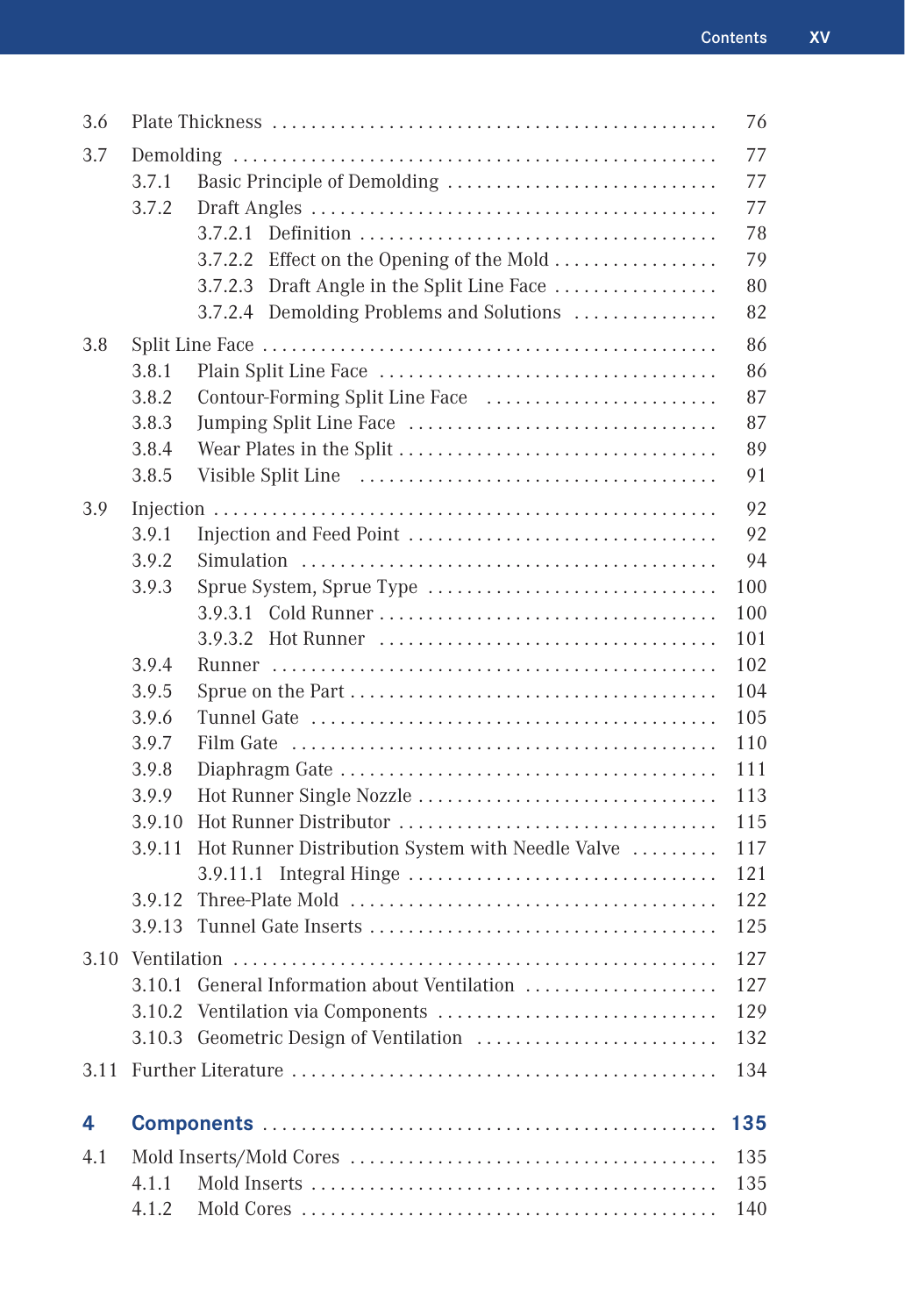| 4.2 | <b>Slides</b> |                                         | 144 |
|-----|---------------|-----------------------------------------|-----|
|     | 4.2.1         |                                         | 144 |
|     | 4.2.2         |                                         | 146 |
|     |               |                                         | 147 |
|     |               | 4.2.2.2<br>Split Line on Slide          | 148 |
|     |               | Slide Body and Guiding<br>4.2.2.3       | 151 |
|     |               | 4.2.2.4<br>Operation of Slides          | 153 |
|     |               | 4.2.2.5<br>Locking in the End Position  | 157 |
|     |               | 4.2.2.6                                 | 161 |
|     | 4.2.3         |                                         | 162 |
|     |               | 4.2.3.1                                 | 163 |
|     |               |                                         | 165 |
| 4.3 |               |                                         | 167 |
|     | 4.3.1         |                                         | 169 |
|     | 4.3.2         |                                         | 174 |
|     | 4.3.3         |                                         | 176 |
|     | 4.3.4         |                                         | 178 |
|     | 4.3.5         |                                         | 179 |
|     | 4.3.6         |                                         | 182 |
|     | 4.3.7         |                                         | 183 |
| 4.4 |               |                                         | 183 |
|     | 4.4.1         | Cooling Type and Auxiliary Equipment    | 186 |
|     |               |                                         | 188 |
|     |               | 4.4.1.2 Redirection of Cooling Circuits | 190 |
|     |               | 4.4.1.3                                 | 195 |
|     |               | Heating Cartridges<br>4.4.1.4           | 196 |
|     |               | 4.4.1.5                                 | 196 |
|     | 4.4.2         | Connection and Sealing of Cooling Holes | 197 |
| 4.5 |               |                                         | 199 |
| 4.6 |               |                                         | 201 |
|     | 4.6.1         |                                         | 202 |
|     | 4.6.2         |                                         | 203 |
|     | 4.6.3         |                                         | 205 |
|     | 4.6.4         |                                         | 206 |
|     | 4.6.5         |                                         | 207 |
| 4.7 |               |                                         | 208 |
|     | 4.7.1         |                                         | 208 |
|     | 4.7.2         |                                         | 211 |
|     | 4.7.3         |                                         | 212 |
| 4.8 |               |                                         | 214 |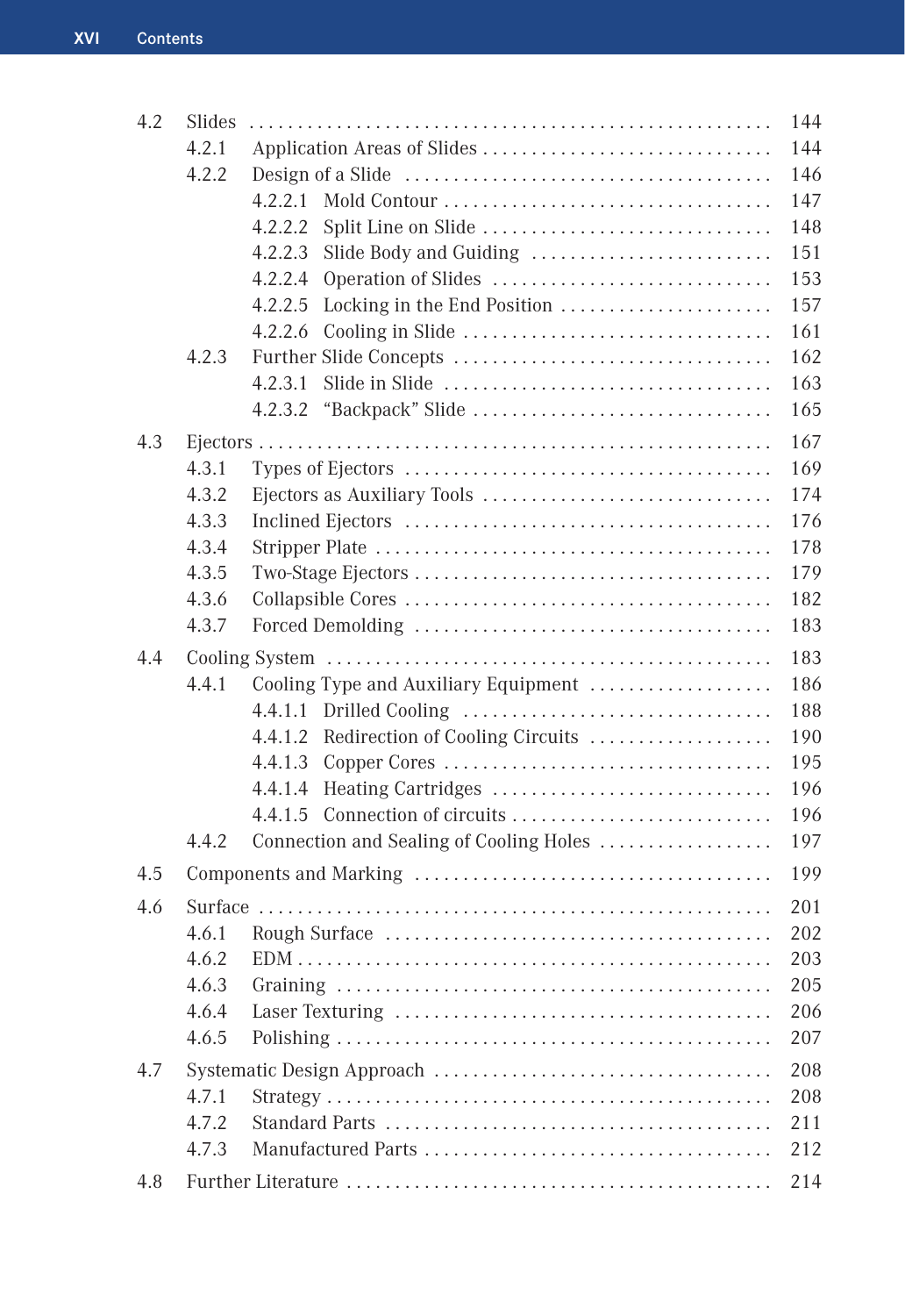| 5   |                                                                 | 215 |  |
|-----|-----------------------------------------------------------------|-----|--|
| 5.1 | 215                                                             |     |  |
| 5.2 | 220                                                             |     |  |
| 5.3 |                                                                 |     |  |
| 5.4 |                                                                 | 225 |  |
| 5.5 |                                                                 | 227 |  |
| 6   |                                                                 | 229 |  |
| 6.1 |                                                                 | 229 |  |
| 6.2 | Procurement Process in Mold Making                              | 231 |  |
|     | 6.2.1                                                           | 231 |  |
|     | 6.2.2                                                           | 233 |  |
|     | 6.2.3                                                           | 234 |  |
|     | 6.2.4                                                           | 235 |  |
| 6.3 |                                                                 | 237 |  |
| 6.4 | Fits and Play in the Mold: What Must Fit?                       | 239 |  |
| 6.5 |                                                                 | 243 |  |
|     | 6.5.1                                                           | 244 |  |
|     | 6.5.2                                                           | 245 |  |
|     | 6.5.3                                                           | 247 |  |
| 6.6 |                                                                 | 249 |  |
| 6.7 | 250                                                             |     |  |
| 6.8 |                                                                 | 252 |  |
| 7   |                                                                 | 253 |  |
| 7.1 |                                                                 | 253 |  |
|     | Clamping and Connecting the Media<br>7.1.1                      | 253 |  |
|     | 7.1.2                                                           | 256 |  |
|     |                                                                 | 258 |  |
|     | 7.1.2.2 Optimizing the Parameters                               | 260 |  |
|     | Influence on the Injection Process<br>7.1.2.3                   | 261 |  |
|     | Parameters during Injection<br>7.1.3                            | 262 |  |
|     | Forces Acting in the Mold during the Injection Process<br>7.1.4 | 263 |  |
|     | 7.1.5<br>Initial Sample Inspection Report                       | 264 |  |
| 7.2 | 265                                                             |     |  |
| 7.3 | 266                                                             |     |  |